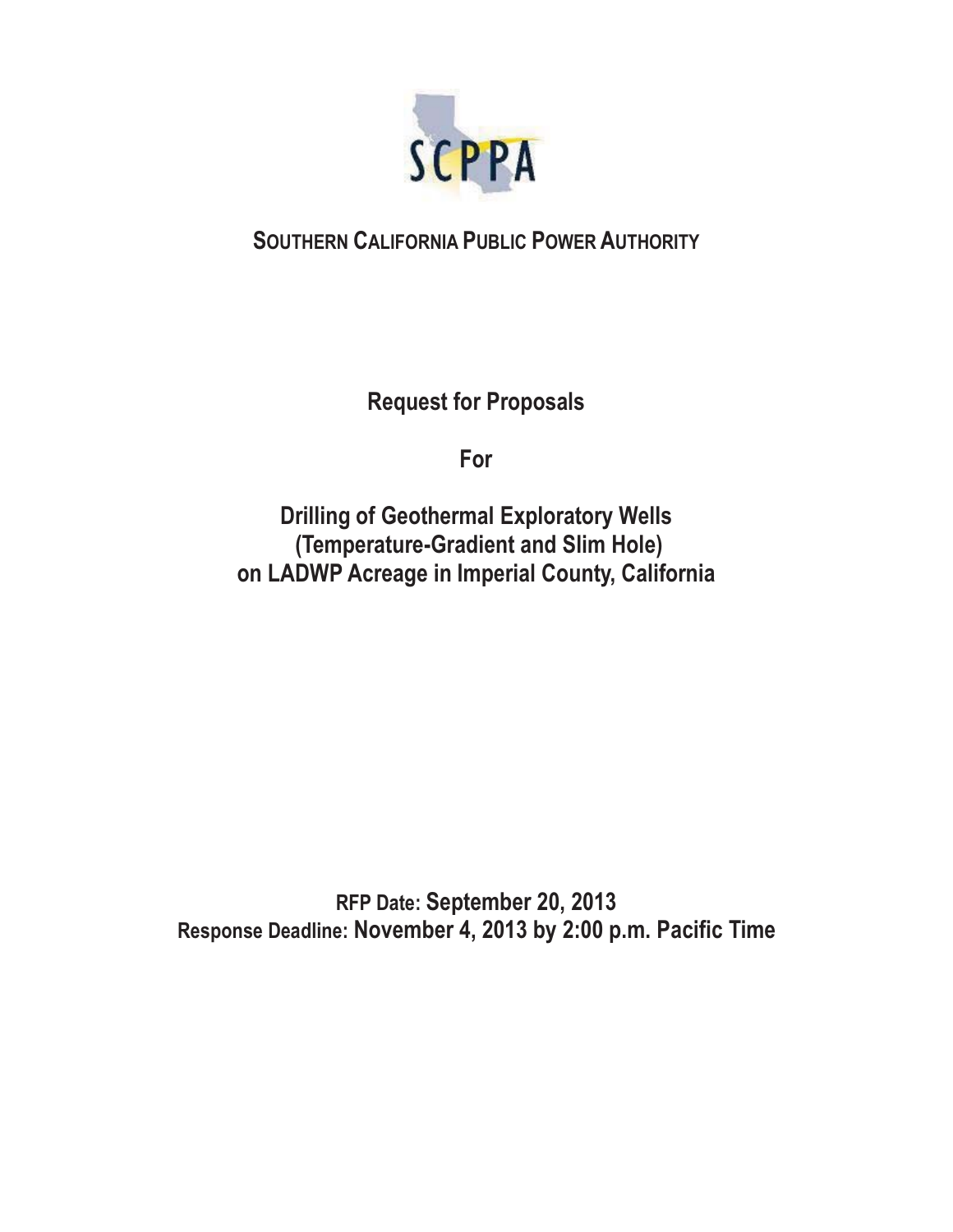# **I. Introduction**

The Southern California Public Power Authority (SCPPA), on behalf of its Member Utilities, is hereby soliciting competitive proposals from qualified entities (Respondents) for drilling of geothermal exploratory temperature-gradient (TG) wells and slim (SM) hole on Los Angeles Department of Water and Power (LADWP) acreage in Imperial County, California as described below in Section III.

SCPPA is interested in discovering all Respondent's capabilities related to specified Areas of Interest and associated pricing elements to make an informed decision and potentially proceed to more specific negotiations on contract development with one or more qualified Respondents to this Request for Proposals (RFP).

Responses to this RFP will be due on or before November 4, 2013, as described below in Sections III and V.

### **II. Background**

SCPPA, a joint powers authority and a public entity organized under the laws of the State of California, was created pursuant to the Government Code of California and a Joint Powers Agreement for the purpose of planning, financing, developing, acquiring, constructing, operating and maintaining projects for the generation or transmission of electric energy. SCPPA also facilitates joint service contracts, at the request of its members, to aggregate like project efforts amongst its Members for the purposes of developing energy efficiency, demand response and resource procurement Programs or Projects to improve operating efficiencies and reduce costs.

Membership of SCPPA consists of eleven cities and one irrigation district, which supply electric energy within Southern California, including the municipal utilities of the cities of Anaheim, Azusa, Banning, Burbank, Cerritos, Colton, Glendale, Los Angeles, Pasadena, Riverside, and Vernon, and the Imperial Irrigation District. SCPPA is governed by its Board of Directors, which consists of representatives from each of its Members. The management of SCPPA is under the direction of an Executive Director who is appointed by the Board.

Any service contract subsequently entered into by SCPPA, pursuant to this RFP, would be utilized directly by the interested Members to serve their respective utility customers' needs. The service and work products would be ordered and approved directly by the Members and the billing would be administered through SCPPA.

# **III. Areas of Interest**

SCPPA Members have expressed interest in considering a geothermal power plant project on LADWP acreage in Imperial County, California near the Salton Sea. The exploratory phase of the project requires drilling of exploratory TG wells and SM hole.

The geothermal exploratory wells drilling will be performed in the lands owned by LADWP. The total area for the proposed wells drilling is 3,110 acres, approximately five (5) square miles. A map showing the lands is attached as Appendix I and the legal descriptions of the lands are shown in Appendix I-a. The proposed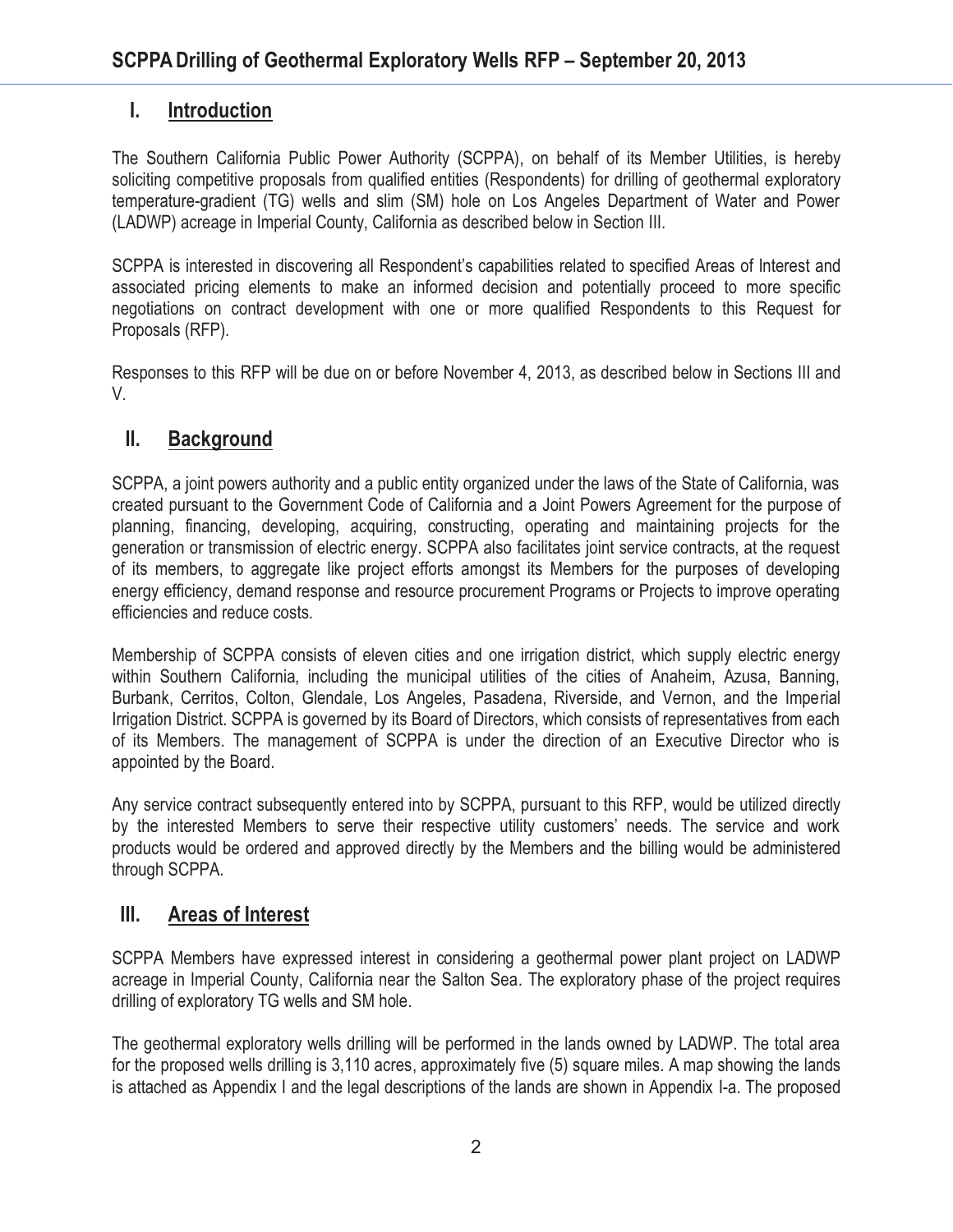locations of the TG wells to be drilled are within the LADWP lands boundaries shown in Appendix I-b. Respondents to the RFP shall assume that the first two TG wells drilled will be at locations LA-1 and LA-2.

The proposed TG wells location have been surveyed and staked in the field. Respondents may adjust the actual well locations up to 100-feet from the locations indicated but the drilling pad layout and the drilling activities performed must be within the boundaries of the LADWP lands. The sites are generally accessible to construction equipment. Temporary access roads may be required to gain access to the well site(s). Respondents are responsible for identifying any such possible roads or other access methods and the costs of such access to perform drilling operation shall be included in their proposals.

SCPPA Members may interview any of the Respondents upon request through SCPPA after proposals are received. The interview may be by phone or in person. A face-to-face interview will take place in SCPPA Glendora Office at 1160 Nicole Court, Glendora, CA 91740.

Successful Respondent(s) will be required to provide the following services and comply with all applicable regulatory requirements related to such services:

- **1.** Obtain necessary permits from State and local governing agencies for geothermal exploration well drilling.
- **2.** Obtain necessary railroad crossing and local right of way access permission(s), if required, to obtain access to the drilling sites. Construct temporary access roads at the locations required to gain access to the drilling sites.
- **3.** Work and coordinate with GeothermEx, a consulting firm hired by SCPPA for the project, or other consulting firm(s) specified by SCPPA, to ensure compliance with the drilling procedures, use of proper drilling techniques and maintenance of good quality drilling logs, core records and any other required test data.
- **4.** Perform exploratory TG well drilling of two (2) wells up to 3,000 feet below ground surface as per specifications shown in Appendix II within the applicable time limits set by the California Division of Oil, Gas and Geothermal Resources, as directed by GeothermEx, SCPPA or other consulting firm(s) specified by SCPPA. If exception is taken from Appendix II, Respondent(s) shall submit an alternative design of drilling and explanation of changes for SCPPA's review.
- **5.** Drill one (1) SM hole to a maximum depth of 7,000 feet below ground surface as per specifications shown in Appendix III at the most favorable location identified by GeothermEx, SCPPA, or other consulting firm(s) specified by SCPPA, and perform injection testing under the supervision of GeothermEx or other consulting firm(s) specified by SCPPA. If exception is taken from Appendix III, Respondent(s) shall submit an alternative design of drilling and explanation of changes for SCPPA's review.
- **6.** Perform drilling of one (1) additional TG well as directed by GeothermEx, SCPPA, or other consulting firm(s) specified by SCPPA, if the information obtained from previous wells is deemed by SCPPA to be insufficient to clearly define a geothermal anomaly in the area of interest.
- **7.** Supply water for well drilling and injection testing.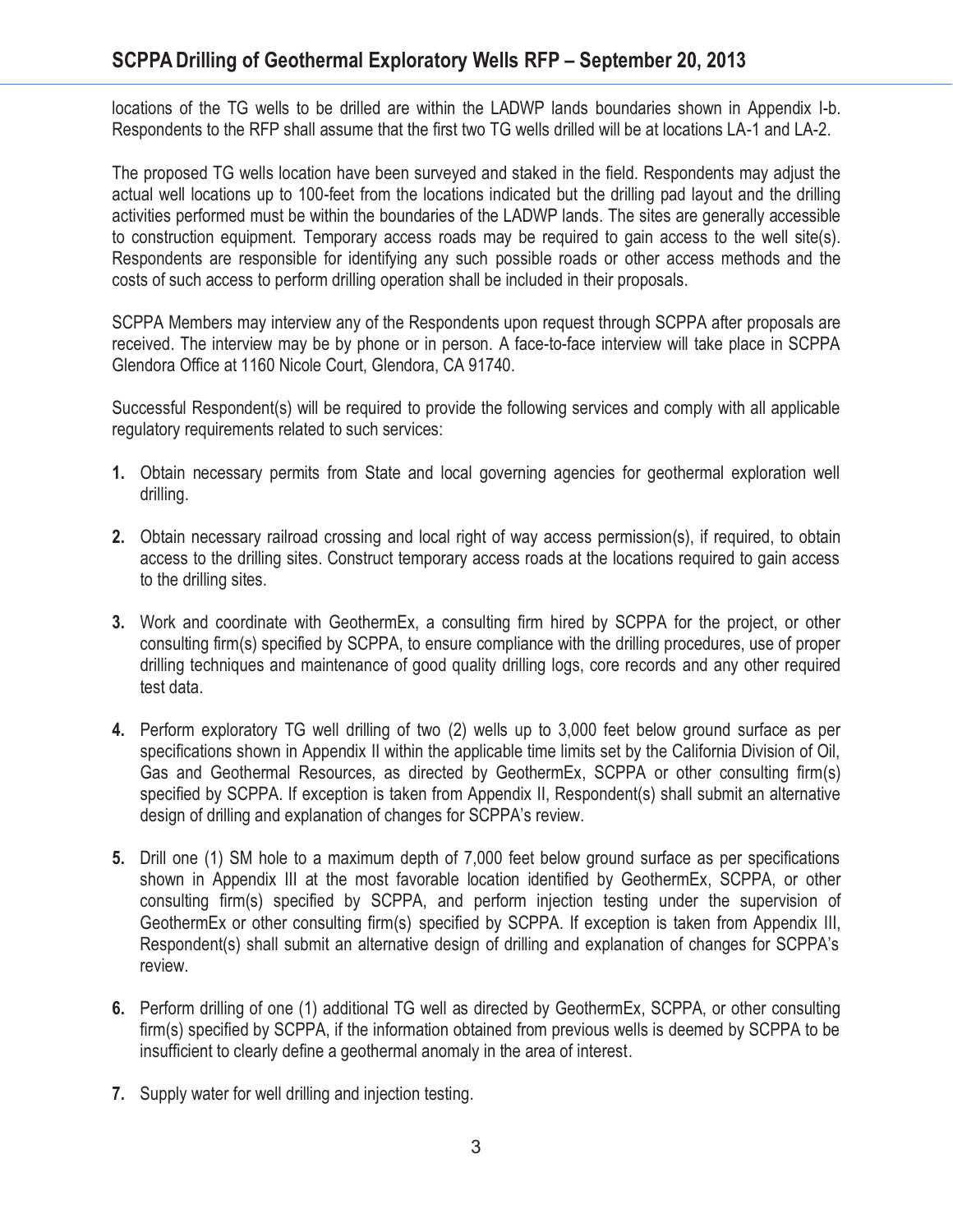- **8.** Provide on-site drilling waste disposal and well water management according to the Federal and State regulatory requirements.
- **9.** Drill rigs used in the project shall comply with the Federal and State pollution and noise regulations.
- **10.** Comply with Cal/OSHA safety rules for drilling operation of all equipment and maintain overall work site safety.
- **11.** Record data obtained, including but not limited to, actual locations, survey coordinates, mud logging data (type of rock drilled, minerals of alteration, drilling parameters, mud properties, etc.), and well logging data (temperature, pressure of the fluid exiting well, injection testing data) of wells drilled and ground water sample data.
- **12.** Either (i) file all necessary drilling records for any well that is considered completed as defined by California Code of Regulations (CCR), Title 14, §1950, or (ii) restore the surface location, as near as practicable, to original conditions after completion of drilling operation, including plugging and abandonment of the hole(s) per the requirements of CCR, Title 14, §1981, or (iii) both (i) and (ii) above.
- **13.** Secure and provide onsite security at all times for drilling operation.
- **14.** If the Respondent(s) has a conflict of interest in performing the drilling operations with the consulting firm supervising the operations, the consulting firm may be excluded from supervising the drilling activities, or other appropriate action may be taken at the discretion of SCPPA, including but not limited to not awarding a contract.

GeothermEx or other consulting firm specified by SCPPA will supervise the drilling activities on-site. As needed, an independent construction supervisor may also be on-site to supervise drilling operation and provide continuous oversight of construction. Data collected from drilling operations shall be submitted to SCPPA and GeothermEx or other consulting firm specified by SCPPA on a daily basis.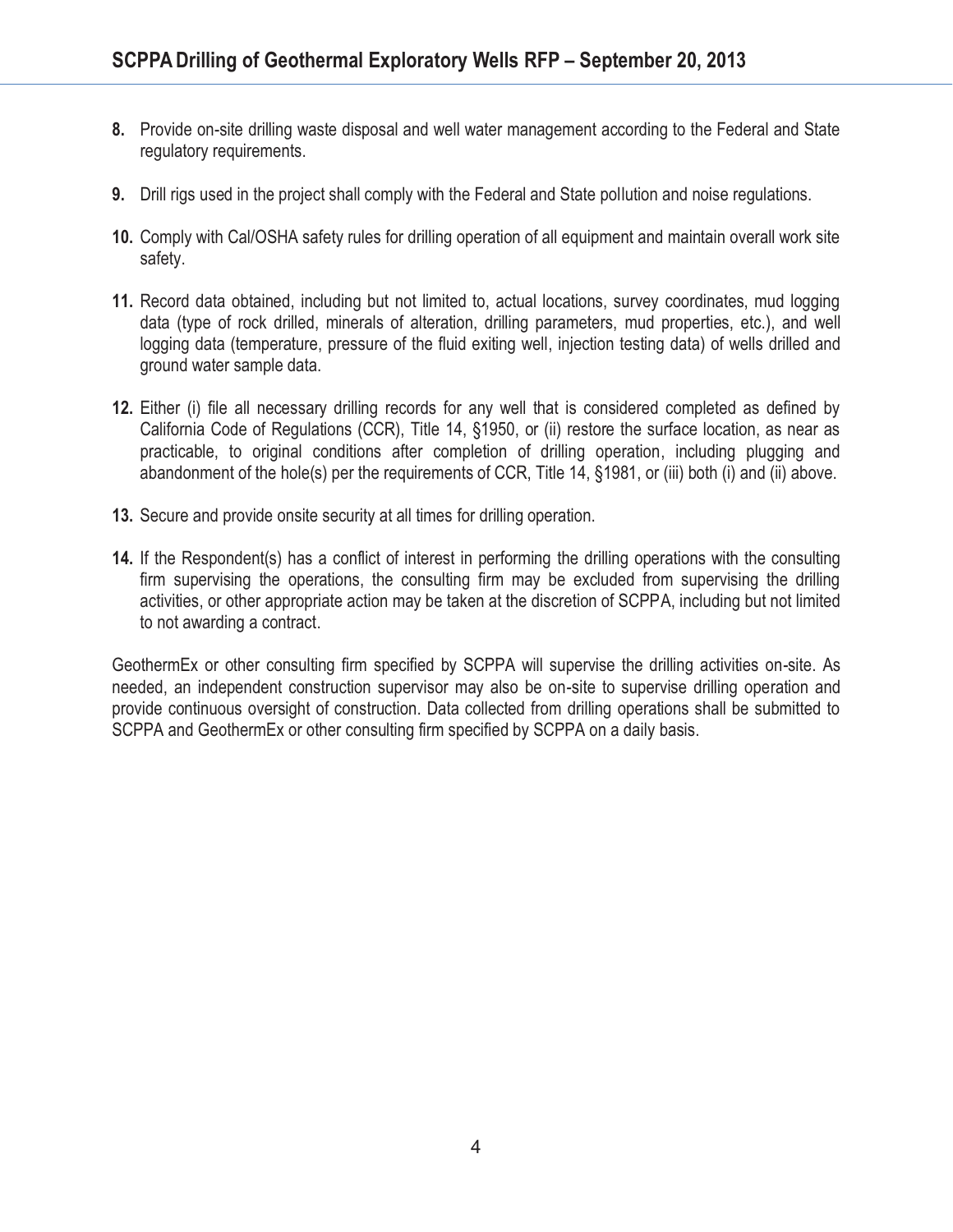### **Timeline / Schedule**

| SCPPA RFP for Drilling of Geothermal Exploratory Wells *Timeline / Schedule |                                                                                      |
|-----------------------------------------------------------------------------|--------------------------------------------------------------------------------------|
| <b>Schedule of Requirements</b>                                             | <b>Target Date(s)</b>                                                                |
| <b>Issue RFP</b>                                                            | September 20, 2013                                                                   |
| Initial Site Conference and Visit                                           | October 9, 2013                                                                      |
| Responses Due                                                               | November 4, 2013, by 2:00 p.m. Pacific Time                                          |
| Review of Responses                                                         | Approximate 4 weeks after November 4, 2013                                           |
| Interviews (if necessary)                                                   | November 8, 2013 - November 18, 2013                                                 |
| Selection of Respondent(s)                                                  | Approximate by November 30, 2013                                                     |
| Letter of Intent                                                            | Approximate by November 30, 2013                                                     |
| Geothermal Exploratory Wells Drilling Contract Negotiation                  | Approximate 4 weeks after Letter of Intent                                           |
| Award Geothermal Exploratory Wells Drilling Contract                        | Approximate by December 31, 2013                                                     |
| Obtain project application and permits                                      | 4 to 8 weeks after December 31, 2013                                                 |
| Project site preparation                                                    | 1 to 2 weeks after project permits approval                                          |
| Start geothermal exploratory wells drilling                                 | March 17, 2014<br>(subject to change if environmental documentation is required)     |
| Complete geothermal exploratory wells drilling                              | September 15, 2014<br>(subject to change if environmental documentation is required) |
| Clean up and close project                                                  | December 31, 2014<br>(subject to change based upon drilling completion date)         |
| <b>Expiration of RFP</b>                                                    | December 31, 2016                                                                    |

- Timeline / Schedule are subject to change.

Subject to approval and acceptance by SCPPA, Respondent(s) may submit alternative drilling methods, schedule and any associated changes in bid price, with an adjustment of up to three (3) months from the schedule shown above. SCPPA reserves the right in its sole discretion to accept or reject any such proposed alternative drilling methods and schedule.

### **IV. Proposal Submission Required Elements**

- **1. Proposal:** Submitted proposals shall conform to the following:
	- a. Schedule as specified in the SCPPA RFP for Drilling of Geothermal Exploratory Wells Timeline / Schedule.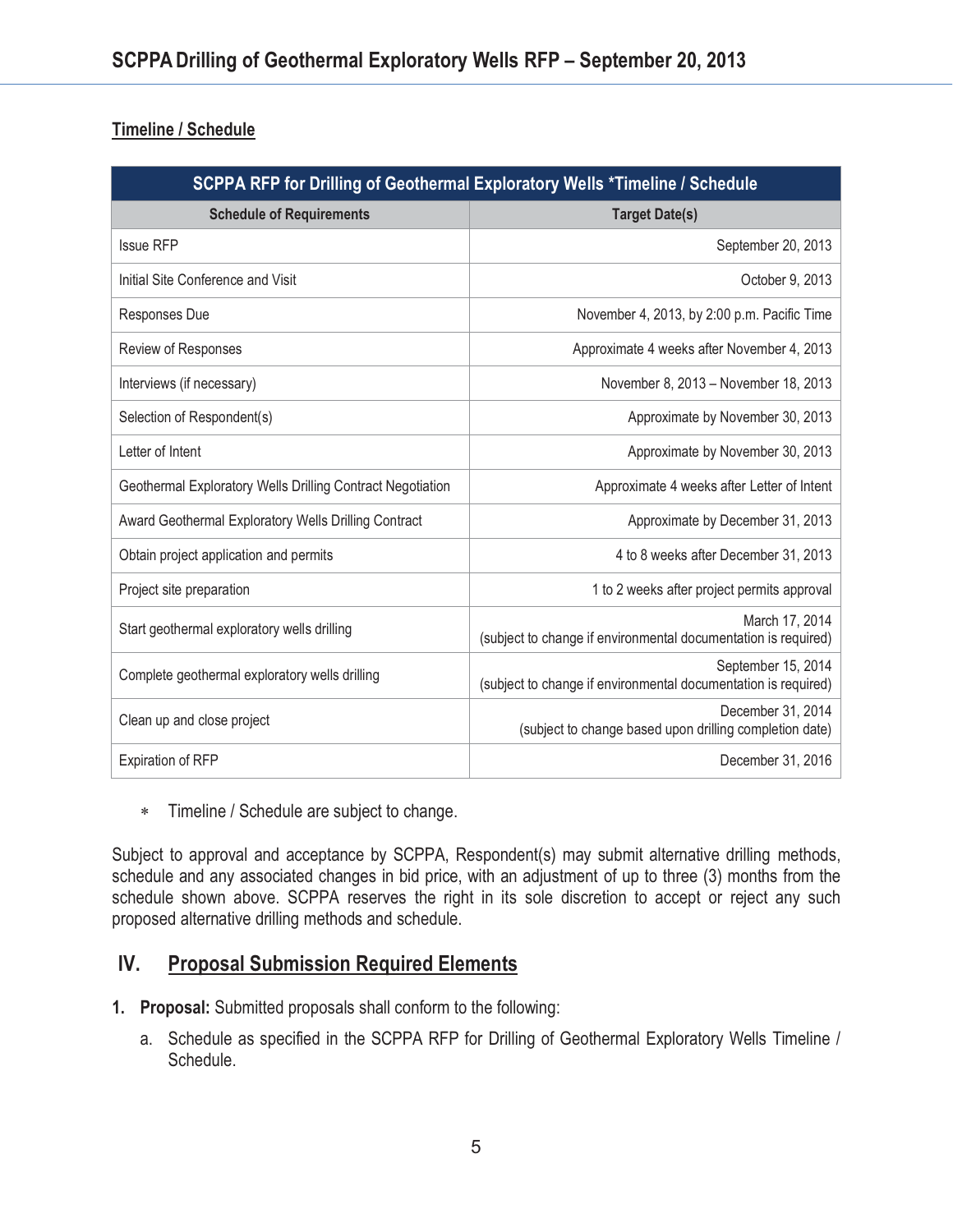- b. Project specifications (Drilling and Logging Program for Temperature-Gradient Holes and Drilling Plan for Exploration Slim Hole) as shown in Appendices II and III.
- c. Conditions and requirements specified in Appendix V (LADWP License Access Agreement). Successful Respondent(s) will be required to sign the LADWP License – Access Agreement.
- d. LADWP contract Insurance requirements as specified in Appendix VI.
- e. Completed and signed Appendix VII (SCPPA Surety Bond). Amount of surety bond shall be approximately two percent (2%) of the total bid price, and the amount submitted is subject to approval and acceptance by SCPPA.
- f. A signed statement that the proposed price shall remain firm through December 31, 2016.

Each proposal submitted in response to this RFP must include a statement that the above requirements are met.

#### **2. Transmittal Letter Content:**

- a. A brief statement of the Respondent's understanding of the work to be done and commitment to perform the work as scheduled; including:
	- i) statement of work specifications; and
	- ii) reference to any proposed contractual terms and conditions required by the Respondent; and
	- iii) a summary of exceptions taken to the RFP requirements; and
	- iv) identify any and all expectations from SCPPA including, but not limited to: requirements definition, strategy refinement, and staffing requirements to support the proposed project or program implementation.
- b. An officer authorized to bind must sign the proposal on behalf of the Respondent and must include the following declarations on the Transmittal Letter:

"This proposal is genuine, and not sham or collusive, nor made in the interest or in behalf of any person not herein named; the Respondent has not directly or indirectly induced or solicited any other Respondent to put in a sham bid, or any other person, firm or corporation to refrain from submitting a proposal; and the Respondent has not in any manner sought by collusion to secure for themselves an advantage over any other Respondent."

- **3. Respondent Information**: Provide legal name of Company or Individual, physical street address, and telephone number(s), with the name(s) and title(s) of the individual(s) authorized to represent the Respondent.
- **4. Drilling License:** Respondent shall provide proof of being licensed to drill in the State of California.
- **5. Proposal:** Proposals must include a description of the proposed project or program, how it meets each of the objectives of this RFP, a detailed description addressing all of the Areas of Interest. Respondents may also include additional services, products, tasks, task elements and/or functions that may not be part of or included in the RFP, but are deemed to be pertinent and potentially valuable to SCPPA or its Members by the Respondent. SCPPA will have full discretionary authority to consider,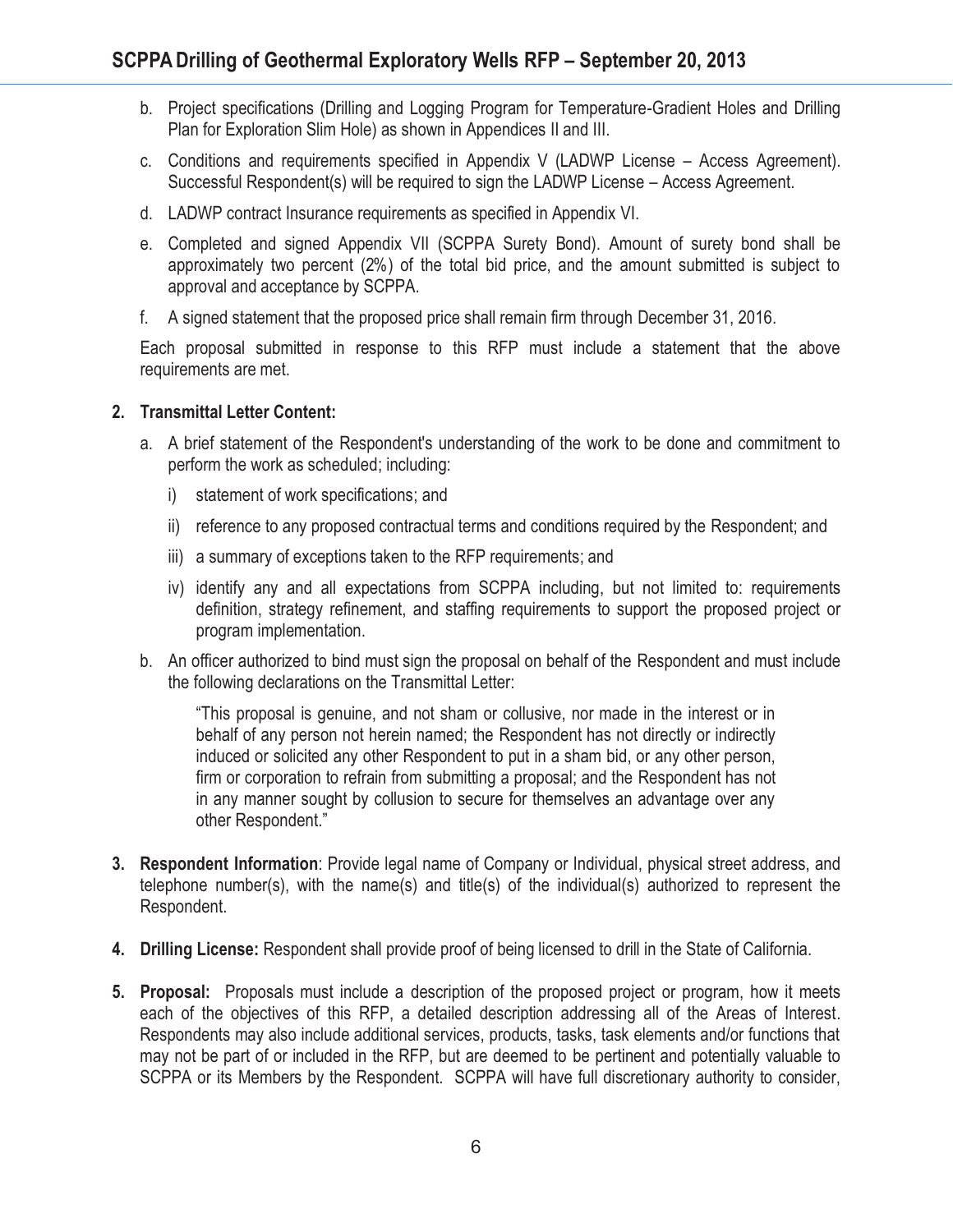accept and/or reject without cause such supplemental information that is not directly requested, included in or made part of the RFP.

**6. Fees:** Pricing contained within all Proposals should be made based on good faith estimates of the requirements defined in this RFP. Please include all necessary details on specific examples or estimates of the fees, labor rates and service charges, as may be included in the response. Describe how the fees, rates or charges will be determined, as is deemed necessary. Respondents shall also be prepared to provide a breakdown of the applicable overheads and fringe benefit costs that are part of any labor rates and other direct costs associated with the services to be performed.

All proposals shall include (but not be limited to) the following pricing and specify if the price is included in the Bid Prices in Appendix IV (Packages 1, 2, and 3):

#### **Equipment Unit Cost and Drilling Services**

- a. Daily rate of all drill rigs (including fuel).
- b. Daily rate of other ancillary equipment and services, if any (blowout preventer, casing/tubing, mud pump, mud agitator, mud-gas separator, mud tank, water tank, shale shaker, air compressor, electrical generator etc.).
- c. Drilling services to the specified depth listed in Appendices II and III.

#### **Expenses and Fees**

- a. Expenses for bonds.
- b. Permitting.
- c. Administrative and overhead costs for drafting, filing and maintaining any well reports, logs, records, history, tests and/or other documents.
- d. Mud and well logging.
- e. Ground water sampling.

#### **General Cost**

- a. Mobilization and demobilization.
- b. Ingress and egress access roads improvement, if any.
- c. Abandonment/plugging of wells.

**Optional:** If necessary, Respondent may submit an alternative design and bid price for the drilling of Exploratory Wells (TG and SM hole) to the target well depth as specified in Appendices II and III.

- **7. Technical Approach:** Unless required elsewhere in this RFP, Respondent shall provide, without limitation, the following information in its proposal:
	- a. Describe drilling services to be provided, including permits to be obtained, drilling staging and procedures, drilling fluid program, and construction schedule.
	- b. List major equipment (i.e. drill rig and crane technical specifications) to be used, including the type of equipment, manufacturer, age of equipment, depth capacity range, torque, pullback force, variable speed range, and other technical data.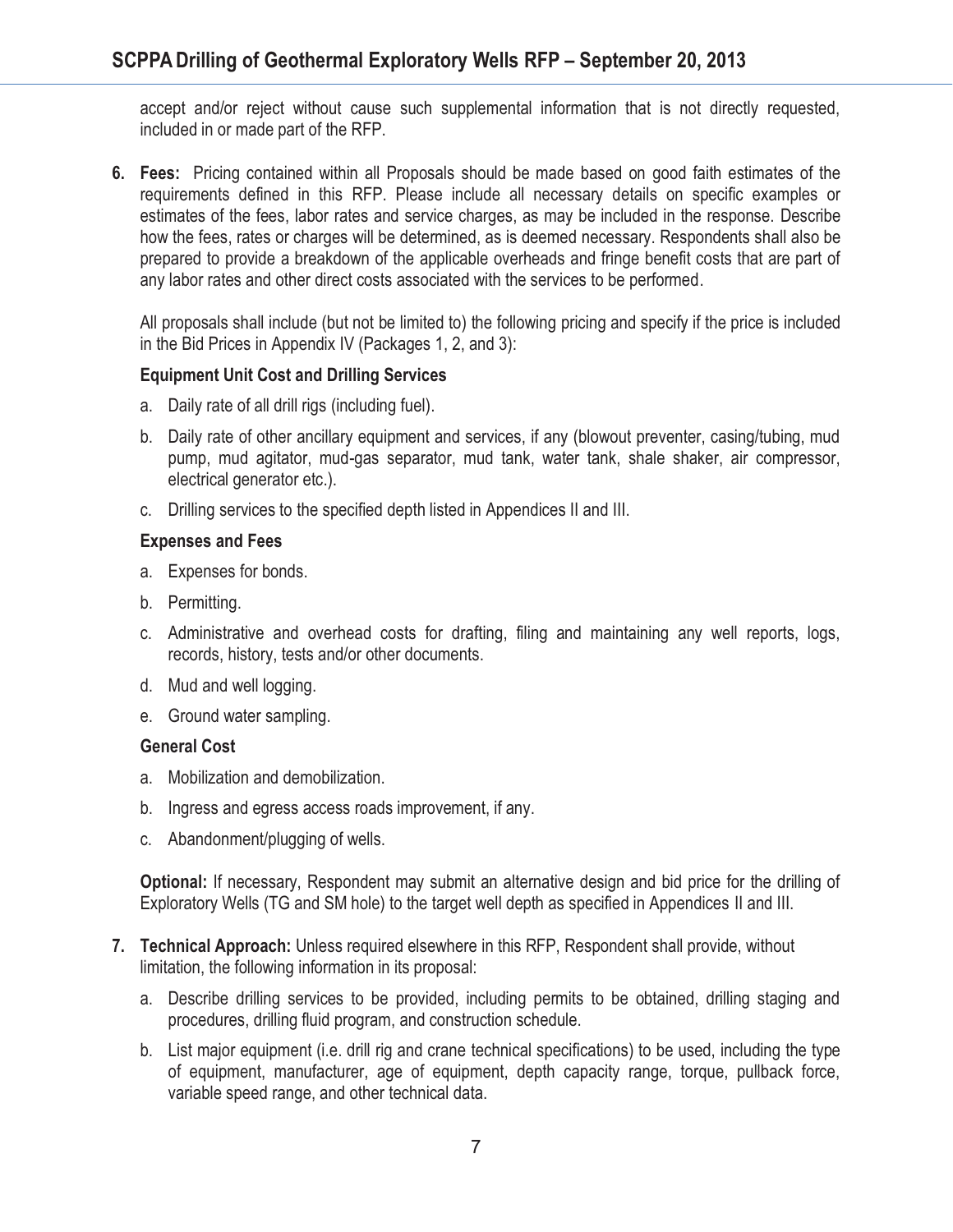- c. Describe drilling mud to be used (supplies and services).
- d. Describe method of containment and disposal of drilling waste and well water.
- e. Describe method of water supply.
- f. Describe method of noise control.
- g. Indicate daily work hours for drilling, start and end time.
- h. Describe methods of providing site security and construction safety.
- i. Describe method of ground water sample collection.
- j. Describe method of site clean-up and restoration after drilling operation.
- k. Describe in detail the drilling procedure of an alternative drilling design, if any, in details and provide the design criteria and assumptions.
- **8. Experience:** Respondent shall clearly identify project participants and management team, including:
	- a. Describe your firm's experience as may be applicable to this RFP, your organizational structure, management qualifications, and other contract related qualifications, including number of years firm has been in business.
	- b. Specify key employees and describe their qualifications, experience and duties related to this RFP, including the office location(s) where work will be performed, in addition to the physical street address referenced above.
	- c. Provide a commitment statement for the retention and use of key employees as proposed, their availability to initiate and sustain the proposal, as well as planned supplemental employees if key personnel are not available to assure project delivery.
	- d. State whether Respondent will use subcontractors to perform services pursuant to the contract. Should the use of subcontractors be offered, the Respondent shall provide the same assurances of competence for the subcontractor, plus the demonstrated ability to manage and supervise the subcontracted work. Subcontractors shall not be allowed to further subcontract with others for work. The provisions of any contract resulting from this RFP shall apply to all subcontractors in the same manner as to the Respondent.
	- e. Respondent shall indicate any and all pending litigation that could affect the viability of Respondent's proposal, continuance of existing contracts, operation or financial stability.
	- f. Provide current financial statements of all entities involved as Project participants or as part of the management team. This shall include items such as audited financial statements not over twelve (12) months old, annual reports, FERC form 1, and any other applicable financial information. If none of the above are available, Respondents shall be expected to provide verifiable financial statements for the past three (3) years if available and Respondents' Dunn and Bradstreet identification number, where available.

#### **9. References:**

a. Describe whether the Respondent has, within the last five (5) years, rendered any service to SCPPA or to any of SCPPA's Members, either as a contractor or subcontractor, either under the current Respondent's name or any other name or organization. If so, please provide details (status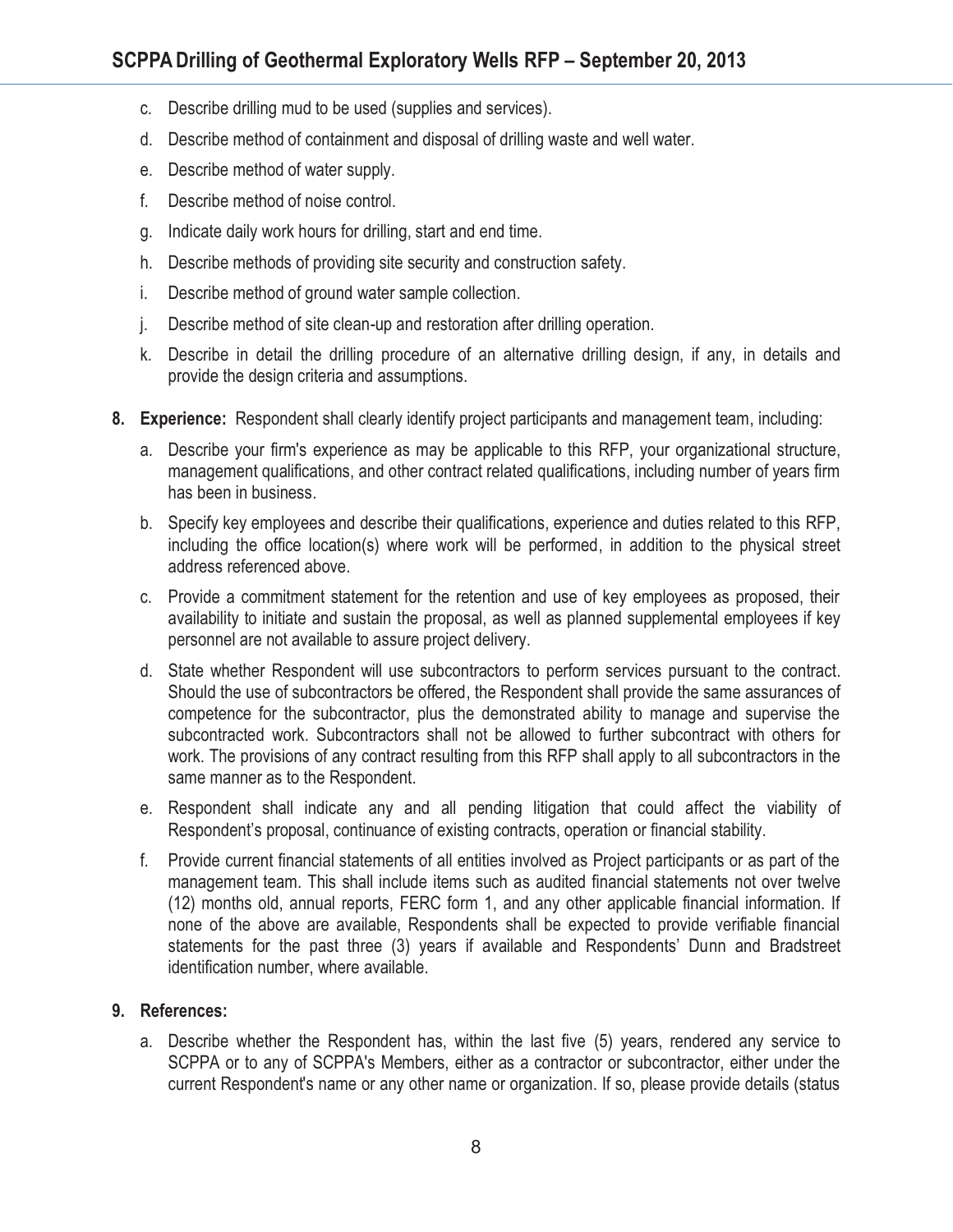as prime or subcontractor, brief description of the contract, contract start and end dates, the contract administrator name, and total actual contract expenditures).

- b. If the Respondent has not rendered any service within the last five (5) years to SCPPA or to any of SCPPA's Members, then please provide references over that period with the requested details described above including the counterparty for which services were provided.
- c. Identify existing related or relevant projects or programs which Respondent developed and/or operates that would demonstrate Respondent's capabilities in this area.
- d. Describe relevant program development and implementation experience, approach, and provide a list of references for similar projects completed.

# **V. Proposal Submission Delivery Requirements**

An initial Respondents' conference at the site for interested parties and potential Respondents to ask questions related to this RFP will be held on October 9, 2013 at 9:30 a.m. Pacific Time. The site conference location is at the intersection of Highway 111 and Niland Marina Road approximately 500' west of the U.S. Border Patrol Checkpoint along Highway 111 as shown in Appendix I-c. A site visit to well locations will take place after the conference. Respondents shall use 4-wheel drive vehicle and wear proper shoes for the site visit. If there are any changes of the date or location of the initial Respondents' conference, SCPPA will post the changes on its website as an Addendum of the RFP. Clarification questions regarding this RFP can be addressed to Kelly Nguyen, director of Energy Systems, at knguyen@scppa.org.

Two (2) hard copy of your response, including a transmittal letter of authentic offer with wet-ink authority signature, and any supporting documentation should be delivered no later than 2:00 p.m. Pacific Time on November 4, 2013 to:

> Attention: Kelly Nguyen, Director of Energy Systems RFP for Drilling of Geothermal Exploratory Wells Southern California Public Power Authority 1160 Nicole Court Glendora, California 91740

One (1) electronic copy of your proposal should also be delivered to the address above, preferably on a CD or USB flash drive, or alternatively e-mailed to knguyen@scppa.org no later than the time and date referenced above.

No contact should be made with the Board of Directors, committees or working group representatives, or SCPPA Participating Members concerning this RFP.

All information received by SCPPA in response to this RFP is subject to the California Public Records Act and may be subject to the California Brown Act and all submissions may be subject to review in the event of an audit.

# **VI. Proposal Terms and Conditions**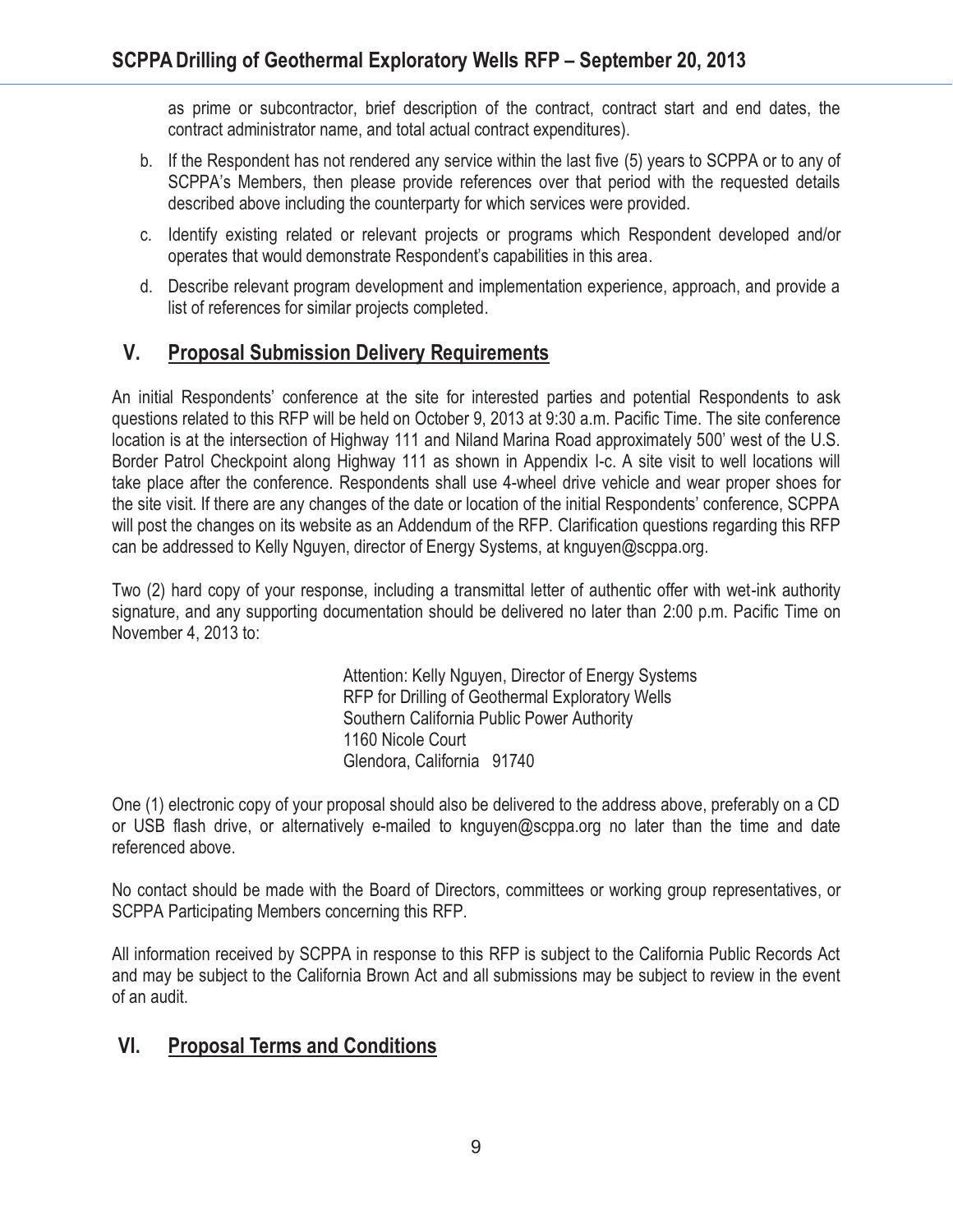- **1.** SCPPA reserves the right to cancel this RFP at any time, reject any and all proposals and to waive irregularities.
- **2.** SCPPA shall determine at its sole discretion the value of any and/or all proposals including price and non-price attributes.
- **3.** Proposals may be sub-divided or combined with other proposals, at SCPPA's sole discretion.
- **4.** SCPPA shall perform an initial screening evaluation to identify and eliminate any proposals that are not responsive to the RFP, do not meet the minimum requirements set forth in the RFP, are clearly not economically competitive with other proposals, or are submitted by Respondents that lack appropriate credit worthiness, sufficient financial resources, or qualifications to provide dependable and reliable services.
- **5.** SCPPA reserves the right to submit follow up questions or inquiries to request clarification of information submitted and to request additional information from any one or more of the Respondents.
- **6.** SCPPA reserves the right, without qualification and in its sole discretion, to accept or reject any or all proposals for any reason without explanation to the Respondent, or to make the award to that Respondent, who, in the opinion of SCPPA, will provide the most value to SCPPA and its customers.
- **7.** SCPPA may decline to enter into any potential engagement agreement or contract with any Respondent, terminate negotiations with any Respondent, or to abandon the request for proposal process in its entirety.
- **8.** SCPPA reserves the right to make an award, at its sole discretion, irrespective of price or technical ability, if SCPPA determines that to do so would result in the greatest value to SCPPA and its Members.
- **9.** Those Respondents who submit proposals agree to do so without legal recourse against SCPPA, its Members, their directors, officers, employees and agents for rejection of their proposal(s) or for failure to execute or act on their proposal for any reason.
- **10.** SCPPA shall not be liable to any Respondent or party in law or equity for any reason whatsoever for any acts or omissions arising out of or in connection with this RFP.
- **11.** SCPPA shall not be liable for any costs incurred by any Respondents in preparing any information for submission in connection with this RFP process or any and all costs resulting from responding to this RFP. Any and all such costs whatsoever shall remain the sole responsibility of the Respondent.
- **12.** SCPPA may require certain performance assurances from Respondents prior to entering into negotiations for a proposed project. Such assurances may potentially include a requirement that Respondents provide some form of performance security.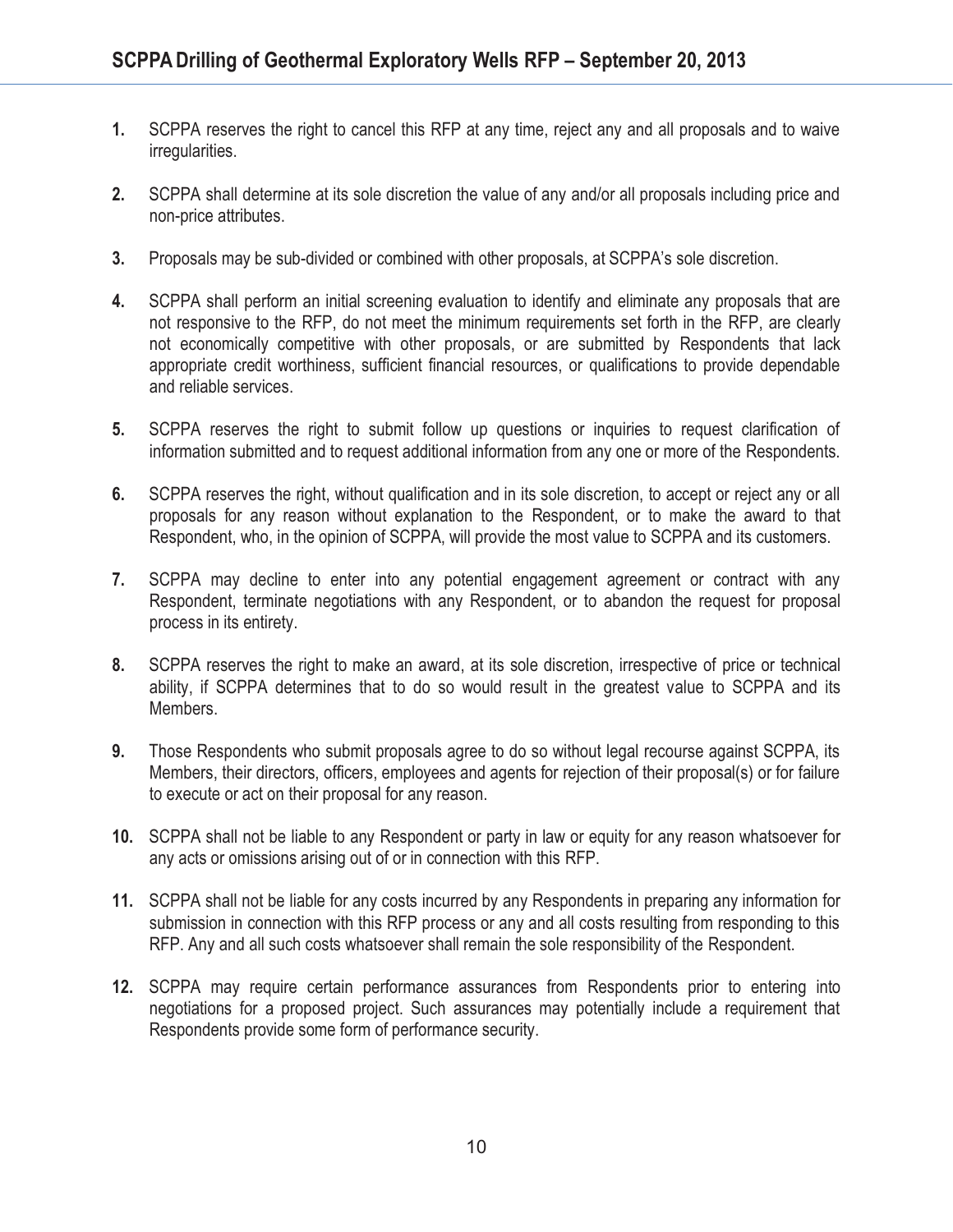- **13.** Prior to contract award, the successful Respondent shall supply a detailed breakdown of the applicable overheads and fringe benefit costs that are part of the labor rates and other direct costs associated with the services to be performed.
- **14.** Either SCPPA collectively or Members individually may respond to, or enter into negotiations for a proposal. SCPPA is not responsible or liable for individual Members interactions with the Respondent which are not entirely conducted through SCPPA or at SCPPA's option or election to engage the Respondent as defined within the Terms and Conditions herein.
- **15.** Submission of a Proposal constitutes acknowledgement that the Respondent has read and agrees to be bound by the terms and specifications of this RFP and any addenda subsequently issued prior to the due date for a Proposal.
- **16.** Information in this RFP is accurate to the best of SCPPA's knowledge but is not guaranteed to be correct. Respondents are expected to complete all of their due diligence activities prior to entering into any final contract negotiations with SCPPA.
- **17.** SCPPA reserves the right to reject any Proposal for any reason without cause. SCPPA reserves the right to enter into relationships with more than one Respondent, can choose not to proceed with any Respondent with respect to one or more categories of services, and can choose to suspend this RFP or to issue a new RFP that would supersede and replace this this RFP.

### **VII. Additional Requirements for Proposal**

- **1. Consideration of Responses:** Submitted proposals should be prepared simply and economically, without the inclusion of unnecessary promotional materials. Proposals should be submitted on recycled paper that has a minimum of thirty percent (30%) post-consumer recycled content and duplex copied (double-sided pages) where possible.
- **2. Insurance, Licensing, or other Certification:** If selected, the Respondent and each of its known subcontractors will be required to maintain sufficient insurance, licenses, or other required certifications for the type of work being performed. SCPPA or its Members may require specific insurance coverage to be established and maintained during the course of work and as a condition of award or continuation of contract.
- **3. Non-Discrimination/Equal Employment Practices/Affirmative Action Plan:** If selected, the Respondent and each of its known subcontractors may be required to complete and file an acceptable Affirmative Action Plan. The Affirmative Action Plan may be set forth in the form required as a business practice by the Department of Water and Power of the City of Los Angeles which is SCPPA's largest Member.
- **4. Living Wage Ordinance:** If selected, the Respondent may be required to comply with the applicable provisions of the City of Los Angles Living Wage Ordinance and the City of Los Angeles Service Contract Workers Retention Ordinance. The Living Wage Ordinance provisions are found in Section 10.36 of the Los Angeles City Administrative Code; and the Service Contract Workers